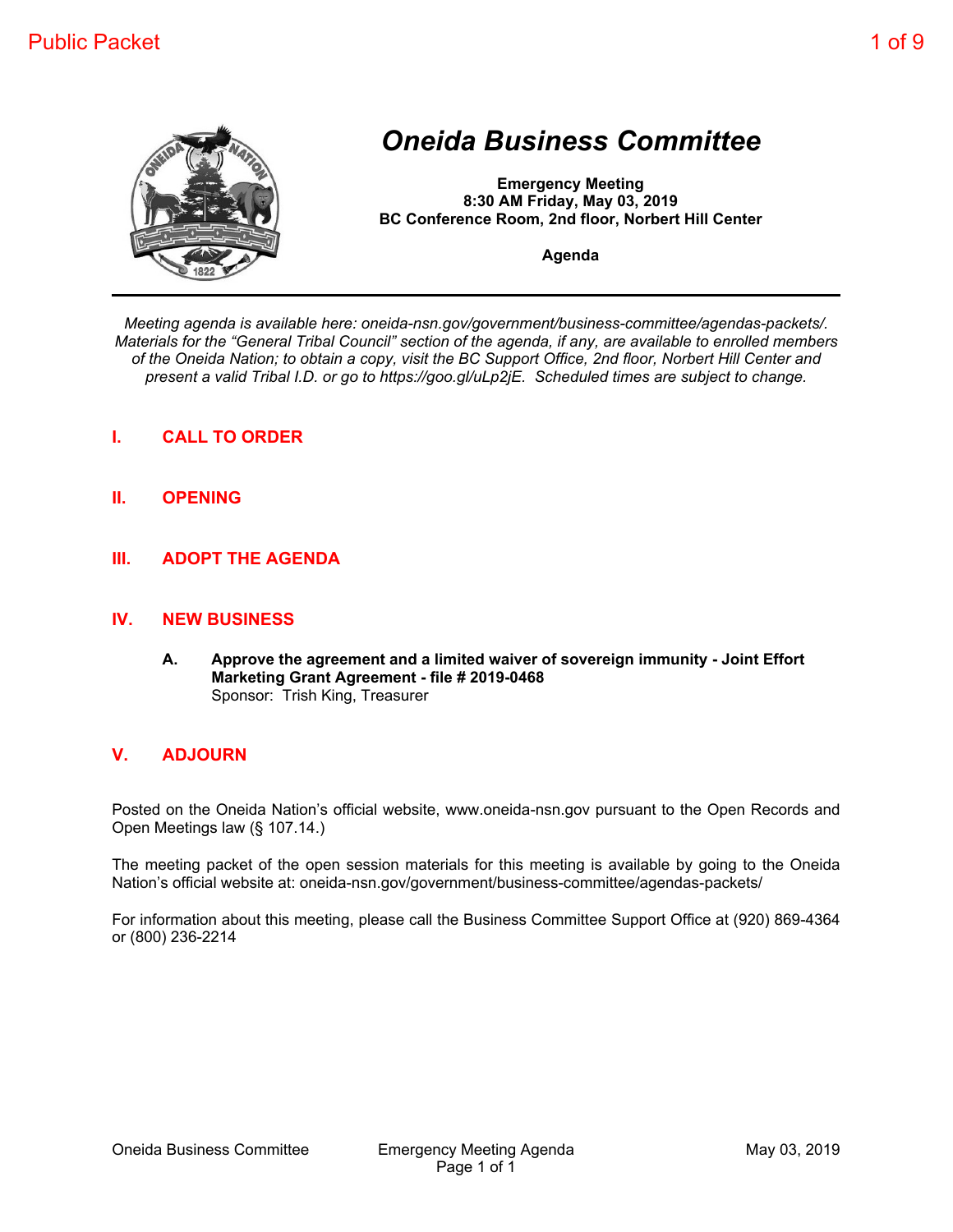## **Oneida Business Committee Agenda Request**

Approve the agreement and a limited waiver of sovereign immunity - Joint Effort Marketing Grant...

**1. Meeting Date Requested:** 05 / 03 / 19

## **2. General Information:**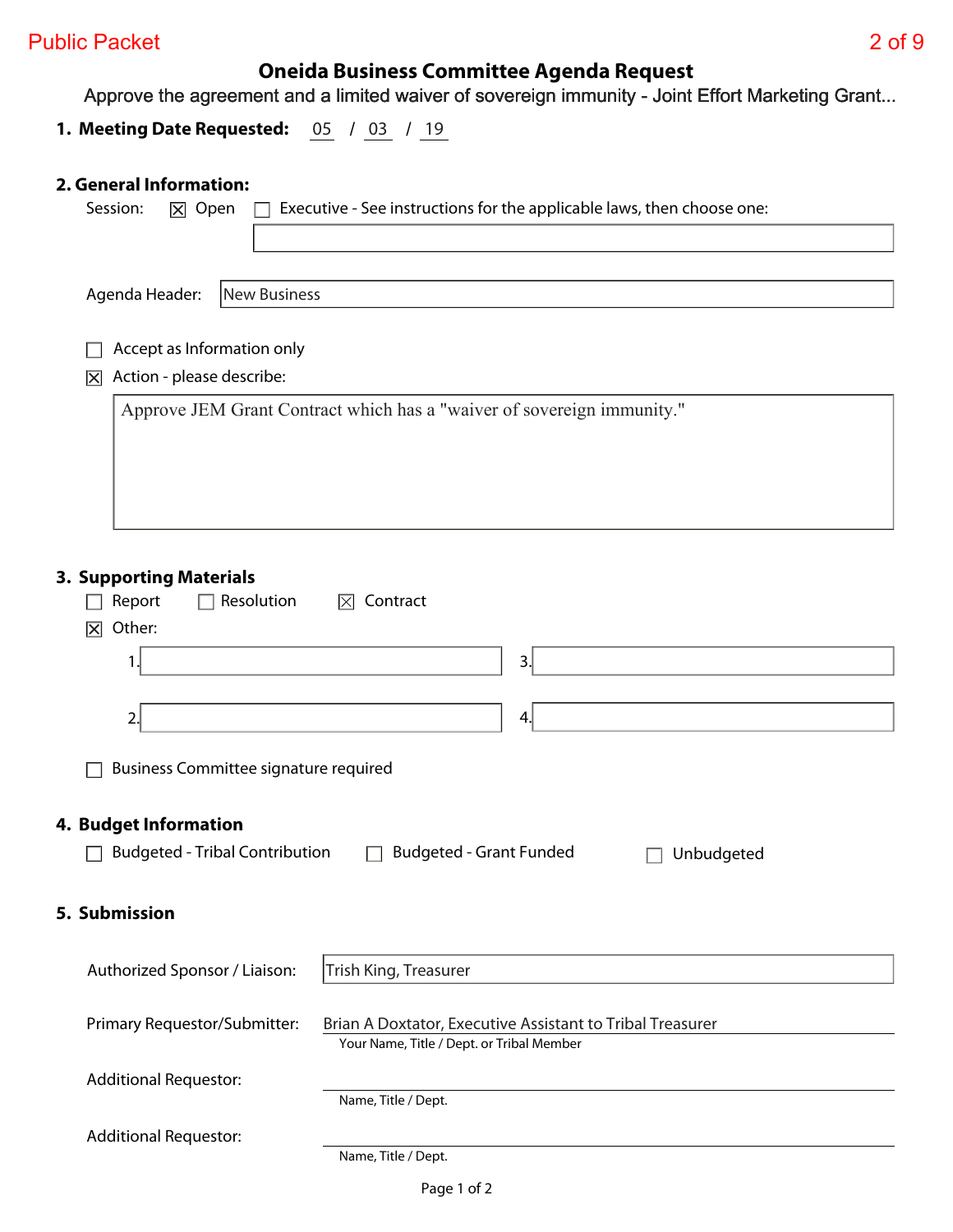## **6. Cover Memo:**

Describe the purpose, background/history, and action requested:

Background:

Thornberry Creek at Oneida has provided a grant contract which includes a waiver of sovereign immunity. This contract comes from the Wisconsin Department of Tourism where grant funds are utilized the L.P.G.A. event.

Requested Action:

Approve Contract with Wisconsin Department of Tourism which includes Waiver of Sovereign Immunity.

1) Save a copy of this form for your records.

2) Print this form as a \*.pdf OR print and scan this form in as \*.pdf.

3) E-mail this form and all supporting materials in a **SINGLE** \*.pdf file to: BC\_Agenda\_Requests@oneidanation.org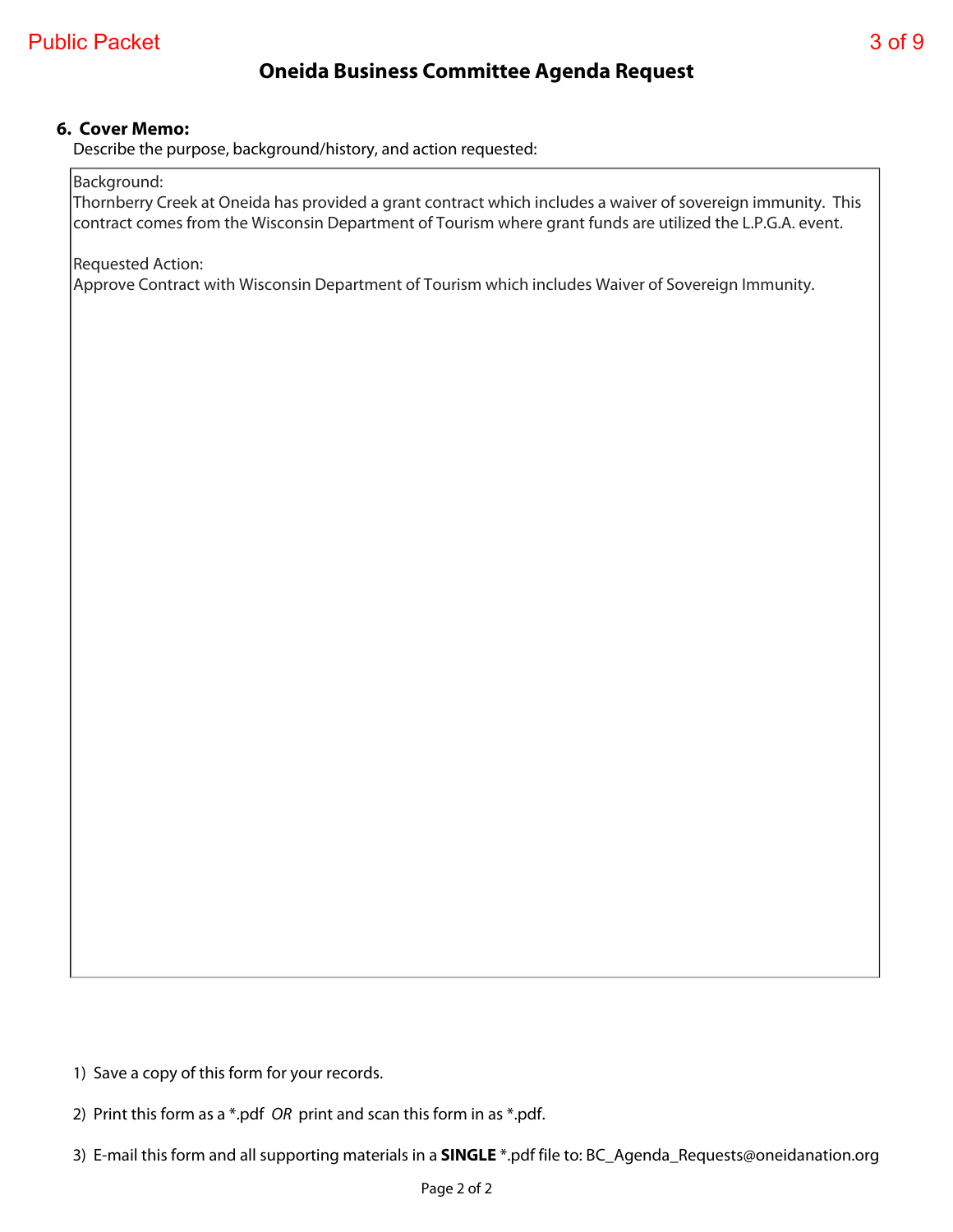## **ONEIDA LAW OFFICE**  *CONFIDENTIAL: ATTORNEY/CLIENT WORK PRODUCT*

| TO: | Patricia "Trish" King         |  |  |
|-----|-------------------------------|--|--|
|     | Treasurer, Business Committee |  |  |

|     |                                                                           | Use this number on future correspondence:                                                    |
|-----|---------------------------------------------------------------------------|----------------------------------------------------------------------------------------------|
|     | FROM: Jo Anne House, Chief Counsel                                        | 2019-0468                                                                                    |
|     | Digitally signed by Jo Anne<br>House<br>Date: 2019.04.25 16:16:27 -05'00' |                                                                                              |
|     | DATE: April 25, 2019                                                      | <b>Purchasing Department Use</b><br><b>Contract Approved</b><br><b>Contract Not Approved</b> |
| RE: | Wisconsin State-Tourism-JEM Marketing Grant<br>Agreement                  | (see attached explanation)                                                                   |

*If you have any questions or comments regarding this review, please call 869-4327.* 

The attached agreement, contract, policy and/or guaranty has been reviewed by the Oneida Law Office for legal content only. Please note the following:

- $\checkmark$  The document is in appropriate legal form. *(Execution is a management decision.)*
- $\checkmark$  Requires Business Committee limited waiver of sovereign immunity approval prior to execution, pursuant to application of State of Wisconsin laws and agreement to courts in Dane County. If this contract is submitted to the Oneida Business Committee for approval of a limited waiver of sovereign immunity, the following information should be submitted along with the agenda review request and contract.
	- 1. Was there an attempt to negotiate with the vendor regarding the waiver of sovereign immunity?
	- 2. Were three bids obtained? If not, why not?
	- 3. Was any other vendor willing to remove sovereign immunity issues?
	- 4. What is the cost of going to another vendor?
- 1. Was there an attempt to negotiate with the vendor regarding the waiver of sovereign immunity?  *No. This is a grant from the Wisconsin Department of Tourism. No negotiations occurred.*
- 2. Were three bids obtained? If not, why not?  *No. This is a grant from the Wisconsin Department of Tourism.*
- 3. Was any other vendor willing to remove sovereign immunity issues?  *No. This is a grant from the Wisconsin Department of Tourism.*
- 4. What is the cost of going to another vendor?  *This was not assessed since this is a grant from the Wisconsin Department of Tourism.*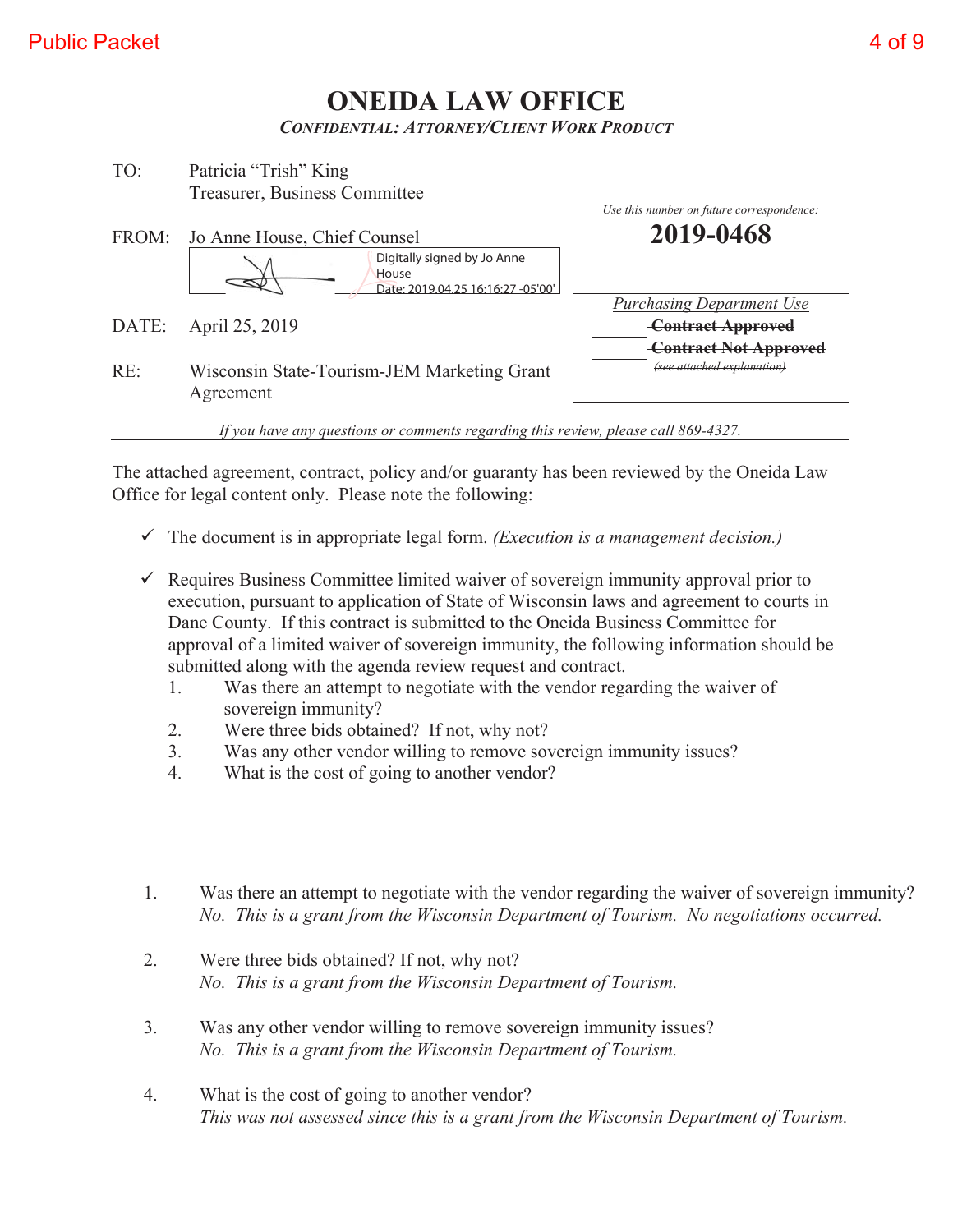This agreement is entered into pursuant to s. TOUR 1.06, of the Wisconsin Administrative Code by and between the Wisconsin Department of Tourism ("the Department") and the Oneida Nation, Federal Employee Identification Number: 39-6081138 ("the Recipient").

**WHEREAS**, the Recipient has applied to the Department for assistance under the Joint Effort Marketing (JEM) Grant Program to pay for eligible advertising and marketing costs necessary to undertake a tourism project consistent with the program requirements specified in s.41.17 Statutes and CH. TOUR 1 Wis. Adm. Code, and

**WHEREAS**, the Department, relying upon representations in the Recipient's application, shall provide a grant of up to \$19,170.00, to the Recipient under the terms and conditions specified in this agreement,

**THEREFORE**, based upon the mutual promises contained in this agreement, the Department and Recipient agree as follows:

### **I. REPRESENTATIONS AND WARRANTIES**

The Recipient hereby represents and warrants that:

- A. It is a non-profit entity duly organized, validly existing and in good standing under the laws of the State of Wisconsin, and it has complied with all conditions prerequisite to doing business in Wisconsin;
- B. It has the power and authority to carry on its business as now conducted in the State of Wisconsin;
- C. It is qualified to do business in every jurisdiction in which the nature of its business makes such qualifications necessary;
- D. It is in compliance with all laws, regulations, ordinances and orders of public authorities applicable to it;
- E. It has authorized its signatory hereto to bind it with respect to all terms and conditions in this agreement;
- F. All of the promises and representations in the Recipient's JEM Grant application, and any other documents submitted subsequent thereto are truthful and accurate as of the date of this agreement; and
- G. The Recipient's warranties and representations shall survive the execution and delivery of this agreement.

## **II. SCOPE OF SERVICES TO BE PROVIDED BY THE RECIPIENT**

The 3rd year of the Thornberry Creek LPGA Classic will take place July 2-7, 2019 in the Greater Green Bay area at Thornberry Creek at Oneida Golf Course. This Year 3 New Event will feature 144 of the world's best women golfers competing for \$2,000,000 and will be televised worldwide via NBC's Golf Channel. This is the third year of a three-year sanctioning agreement (2017, 2018, 2019) between the Oneida Nation of Wisconsin and the LPGA. The anticipated attendance for this tournament is 70,000 for the week.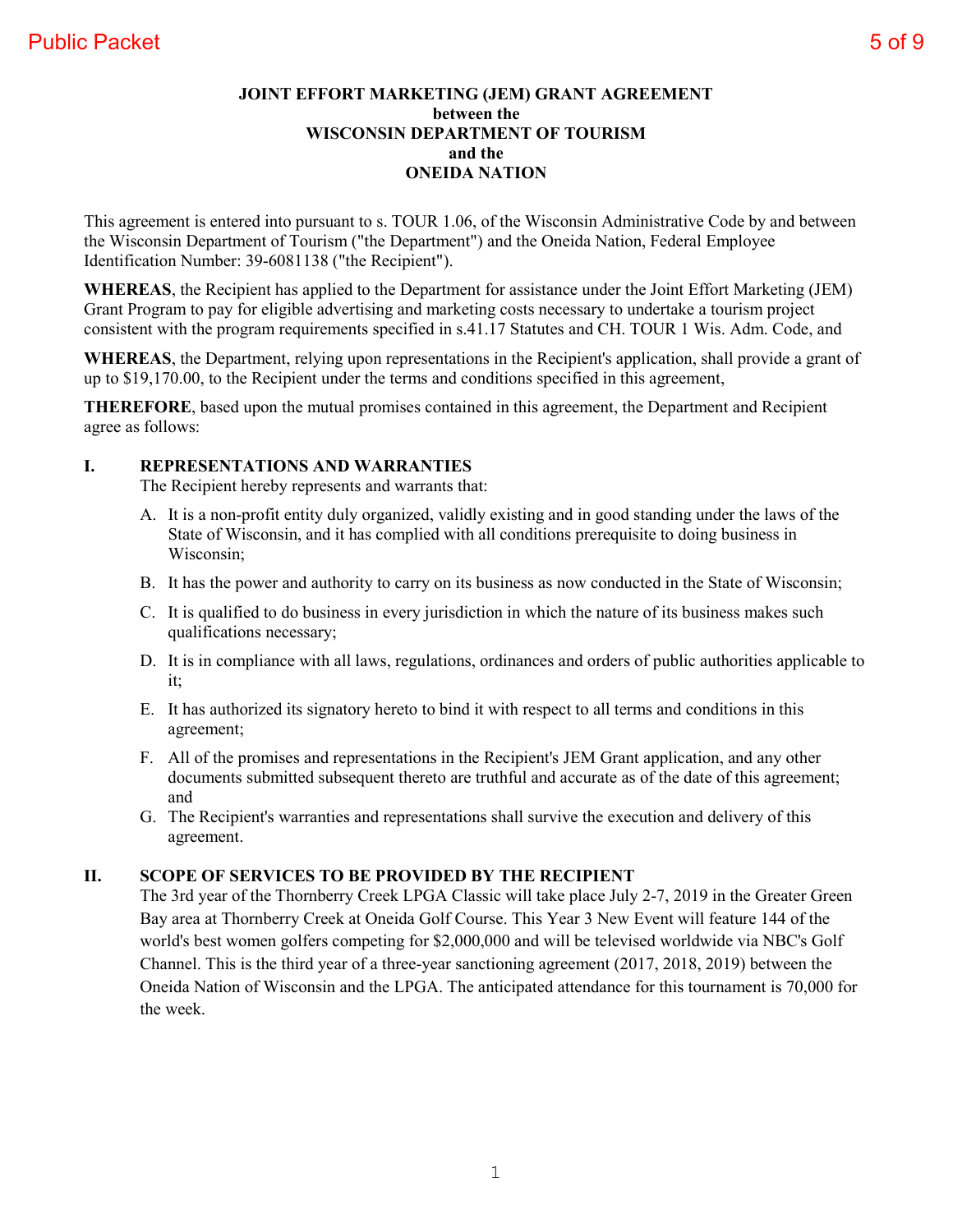| <b>Promotional Budget</b>                                                                                                                                                                                                                                                     | <b>JEM</b><br><b>Dollars</b> | <b>Recipient</b><br><b>Dollars/In-Kind</b> | <b>Total</b><br><b>Dollars</b> |
|-------------------------------------------------------------------------------------------------------------------------------------------------------------------------------------------------------------------------------------------------------------------------------|------------------------------|--------------------------------------------|--------------------------------|
| <b>Billboard</b><br>Digital Billboards<br><b>Total Billboard</b>                                                                                                                                                                                                              | 2,000.00<br>\$2,000.00       | 10.000.00<br>\$10,000.00                   | 12,000.00<br>\$12,000.00       |
| <u>Internet</u><br>WFRV (CBS5): Digital campaign with geotargeting and retargeting                                                                                                                                                                                            | 1,000.00                     | 4,000.00                                   | 5,000.00                       |
| capabilities via social media and digital on WeAreGreenBay.com<br>Social Media Campaign: Geotargeted ads promoting the tournament<br>beginning in May through the tournament. The goal is to increase social<br>media reach and post-event details on tournament social media | 1,500.00                     | 3,500.00                                   | 5,000.00                       |
| accounts.<br>GolfWisconsin.com: Website featuring information regarding golf course<br>information in addition to tournament taking place in the state.                                                                                                                       | 1,000.00                     | 3,000.00                                   | 4,000.00                       |
| <b>Total Internet</b>                                                                                                                                                                                                                                                         | \$3,500.00                   | \$10,500.00                                | \$14,000.00                    |
| <b>Other Destination Marketing</b><br>Milwaukee Brewers Spring Training Ad Board: Thornberry Creek LPGA<br>Classic branded ad board in the outfield during spring training in                                                                                                 | 500.00                       | 1,500.00                                   | 2,000.00                       |
| Arizona.<br><b>Total Other Destination Marketing</b>                                                                                                                                                                                                                          | \$500.00                     | \$1,500.00                                 | \$2,000.00                     |
| <u> Print Media</u>                                                                                                                                                                                                                                                           |                              |                                            |                                |
| Insight for Business Magazine: content focused on targeting potential<br>pro-am participants and sponsors. Advertising focus in May and June,                                                                                                                                 | 1,000.00                     | 3,000.00                                   | 4,000.00                       |
| Green Bay Press Gazette and other USA Today outlets: In print and<br>digital campaign beginning in May through the conclusion of the                                                                                                                                          | 2,000.00                     | 8,000.00                                   | 10,000.00                      |
| tournament. 600,000 multi-platform impressions anticipated.<br>Wisconsin Golf Yearbook: Tournament ad featured in this statewide<br>publication to help target golf enthusiasts to sell tickets and recruit                                                                   | 500.00                       | 2,500.00                                   | 3,000.00                       |
| volunteers.<br>Midwest Golf Magazine: Thornberry Creek LPGA Classic added to<br>"Tournament Trail" section of the magazine that is distributed<br>throughout the Midwest and targets golf enthusiasts.                                                                        | 200.00                       | 200.00                                     | 400.00                         |
| <b>Total Print Media</b>                                                                                                                                                                                                                                                      | \$3,700.00                   | \$13,700.00                                | \$17,400.00                    |
| <u>Radio</u><br>ESPN Milwaukee (Good Karma Brands): content focused on sports<br>fans in the Greater Milwaukee area through :30 ad spots during                                                                                                                               | 500.00                       | 1,500.00                                   | 2,000.00                       |
| weekday shows<br>Midwest Communications: content focused on Greater Green Bay<br>listeners through :30 ads on multiple stations promoting the event and                                                                                                                       | 3,000.00                     | 16,950.00                                  | 19,950.00                      |
| ticket sales<br>Cumulus Green Bay: content focused on listeners through :30 ads on                                                                                                                                                                                            | 500.00                       | 2,000.00                                   | 2,500.00                       |
| multiple stations promoting the event and ticket sales<br>Woodward Marketing: content focused on listeners through :30 ads on                                                                                                                                                 | 500.00                       | 2,000.00                                   | 2,500.00                       |
| multiple stations promoting the event and ticket sales<br><b>Total Radio</b>                                                                                                                                                                                                  | \$4,500.00                   | \$22,450.00                                | \$26,950.00                    |
| <b>Television</b>                                                                                                                                                                                                                                                             |                              |                                            |                                |
| Spectrum Reach: :30 commercial ad units run on various channels<br>focusing on promoting the event and ticket sales                                                                                                                                                           | 1,450.00                     | 4,550.00                                   | 6,000.00                       |
| WFRV (CBS5): :30 commercial ads units run throughout May and June<br>focusing on promoting the event and ticket sales                                                                                                                                                         | 3,020.00                     | 12,480.00                                  | 15,500.00                      |
| NBC26: :30 commercial ad units run throughout June focusing on<br>promoting the event and ticket sales                                                                                                                                                                        | 500.00                       | 1,500.00                                   | 2,000.00                       |
| <b>Total Television</b>                                                                                                                                                                                                                                                       | \$4,970.00                   | \$18,530.00                                | \$23,500.00                    |
| <b>Total Promotional Budget</b>                                                                                                                                                                                                                                               | \$19,170.00                  | \$76,680.00                                | \$95,850.00                    |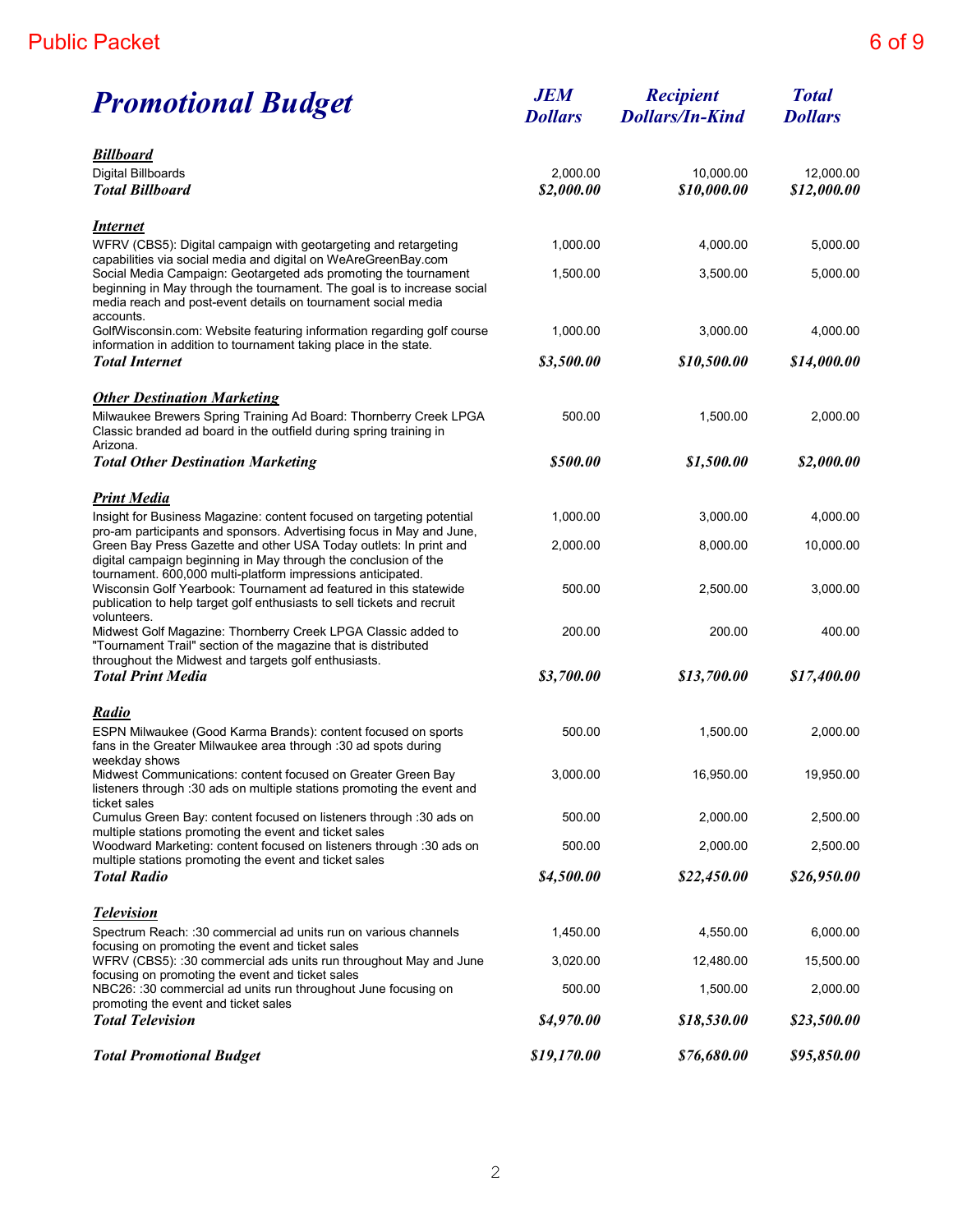| <b>JEM</b><br><b>Dollars</b> | <b>Recipient</b><br><b>Dollars/In-Kind</b> | <b>Total</b><br><b>Dollars</b> |  |
|------------------------------|--------------------------------------------|--------------------------------|--|
| 0.00                         | 2,000,000.00                               | 2,000,000.00                   |  |
| 0.00                         | 546,000.00                                 | 546,000.00                     |  |
| 0.00                         | 475,000.00                                 | 475,000.00                     |  |
| 0.00                         | 583,500.00                                 | 583,500.00                     |  |
| 0.00                         | 537,700.00                                 | 537,700.00                     |  |
| 0.00                         | 315,250.00                                 | 315,250.00                     |  |
| 0.00                         | 349,250.00                                 | 349,250.00                     |  |
| <i><b>so.oo</b></i>          | \$4,806,700.00                             | \$4,806,700.00                 |  |
| \$19,170.00                  | \$4,883,380.00                             | \$4,902,550.00                 |  |
|                              |                                            |                                |  |

#### **III. BUDGET**

The budget for the Recipient's Tourism Project shall be as follows:

|                 |                          | Department  | Recipient      | Total          |
|-----------------|--------------------------|-------------|----------------|----------------|
| A.              | <b>Billboard</b>         | 2,000.00    | 10,000.00      | 12,000.00      |
| $B$ .           | Internet                 | 3,500.00    | 10,500.00      | 14,000.00      |
| $\mathcal{C}$ . | <b>Other Destination</b> | 500.00      | 1,500.00       | 2,000.00       |
|                 | Marketing                |             |                |                |
| D.              | Print Media              | 3,700.00    | 13,700.00      | 17,400.00      |
| Ε.              | Radio                    | 4,500.00    | 22,450.00      | 26,950.00      |
| F.              | Television               | 4,970.00    | 18,530.00      | 23,500.00      |
| G.              | Operations               | 0.00        | 4,806,700.00   | 4,806,700.00   |
|                 | Grand Total:             | \$19,170.00 | \$4,883,380.00 | \$4,902,550.00 |

#### **IV. DISBURSEMENT OF FUNDS**

- A. Payments shall be made to the Recipient Oneida Nation, P.O. Box 365 , Oneida, WI 54155. No JEM Grant funds shall be disbursed to the Recipient except as authorized and provided in this agreement.
- B. To receive payment, the Recipient must present receipted vouchers for Eligible Project Costs, and such other documentary evidence as may be required by the Department to evidence project costs actually incurred by the Recipient. Documentary evidence must establish the purpose of such costs, and include the invoices received and paid by the Recipient, with the check number and date of payment annotated on each invoice. The Recipient shall use forms provided by the Department when requesting reimbursement for Eligible Project Costs. For purposes of this agreement, the term "Eligible Project Costs" means advertising and marketing costs described in section II and budgeted in section III, and actually incurred and paid by the Recipient between **May 1 - August 21, 2019**.
- C. No JEM Grant funds shall be used to compensate any officer or employee of the Recipient for salaries or expenses.
- D. Ten (10) percent of the total JEM Grant shall be held and retained by the Department, pending receipt of the Recipient's final report (evaluation) in accordance with Section V.B. of this agreement.
- E. The Department reserves the right to withhold reimbursement if the Department determines, in its sole discretion, that the Recipient has not complied with any of the terms and conditions of this agreement.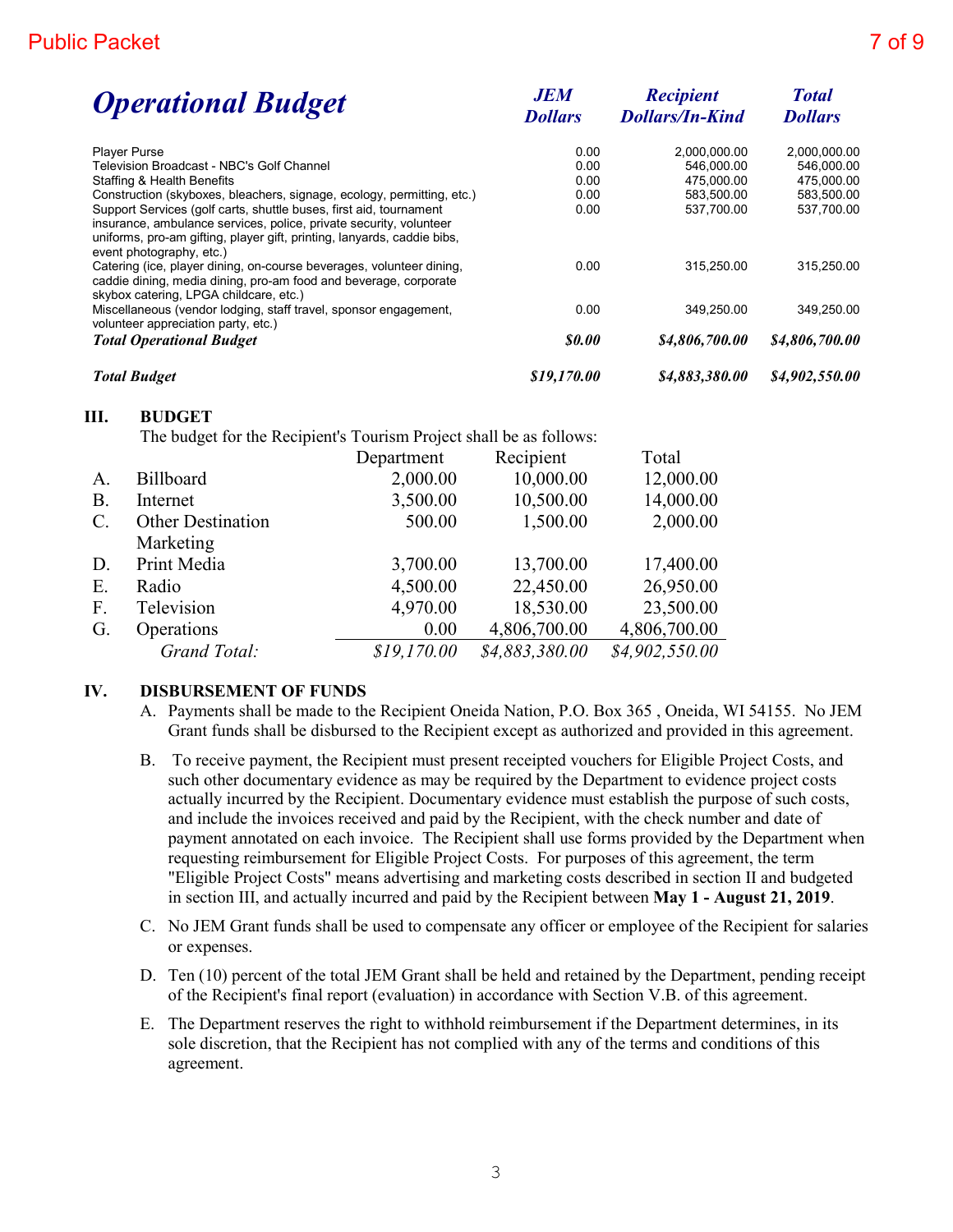### **V. RECORD KEEPING AND REPORTING**

- A. The Recipient shall maintain books, records and other documents, as required by the Department, to document the amount and nature of all JEM grant funds provided by the Department, as well as the funds used by the Recipient in accordance with the terms of this agreement.
- B. The Recipient shall submit a written evaluation of the project and financial report provided by the Department no later than **August 21, 2019**. An extension of this deadline may be requested through the Department's representative.
- C. The Department shall, at all reasonable times, have access to and the right to examine, audit, excerpt, copy and transcribe any of the Recipient's books, documents, papers and records which relate directly to this agreement. The Recipient is responsible for retaining such materials for at least three (3) years following the conclusion of this Project.

#### **VI. TERMINATION AND AMENDMENT**

- A. The Department, in its sole discretion, may terminate this agreement and recover all JEM Grant funds if the Recipient fails to perform any of its obligations under this agreement, including accurate and timely submission of reimbursements and the evaluation. Such termination by the Department shall be effective thirty (30) days after the Department mails a written notice of termination to the Recipient's last known address by first class mail, postage prepaid.
- B. This agreement constitutes the entire understanding and agreement between the Department and the Recipient, relating to the Project. This agreement may not be amended except in a written document executed by the Department and the Recipient.

#### **VII. GOVERNING LAW AND VENUE**

This agreement shall be governed by and construed in accordance with the laws of the State of Wisconsin. The Recipient shall, at all times, comply with and observe all federal, state and local laws, ordinances, and regulations which are in effect during the period of this agreement and which in any manner affect the Project or its conduct. Any litigation arising out of this agreement shall be brought and venued in Dane County, Wisconsin.

#### **VIII. NONDISCRIMINATION IN EMPLOYMENT**

In connection with the performance of work under this agreement, the Recipient agrees not to discriminate against any employee or applicant for employment because of age, race, religion, color, handicap, sex, physical condition, developmental disability as defined in s. 51.01(5), Statues, sexual orientation or national origin. This provision shall include, but not be limited to the following: employment, upgrading, demotion or transfer, recruitment or recruitment advertising, layoff or termination, rates of pay or other form of compensation, and selection for training, including apprenticeship. Except with respect to sexual orientation, the Recipient further agrees to take affirmative action to ensure equal employment opportunities. The Recipient agrees to post in conspicuous places available for employee and applicant employment notices setting forth the provisions of the nondiscrimination clause.

#### **IX. AFFIRMATIVE ACTION COMPLIANCE**

- A. All contracts of \$50,000 or more require the submission of a written affirmative action plan. Recipients with an annual work force of less than twenty-five (25) employees are excluded from this requirement provided they submit an exemption request in writing utilizing the form attached.
- B. Within fifteen (15) days after the execution of this contract, a written affirmative action plan shall be submitted to the Department's representative, Wisconsin Department of Tourism, 201 W. Washington Ave., Madison, WI 53703.